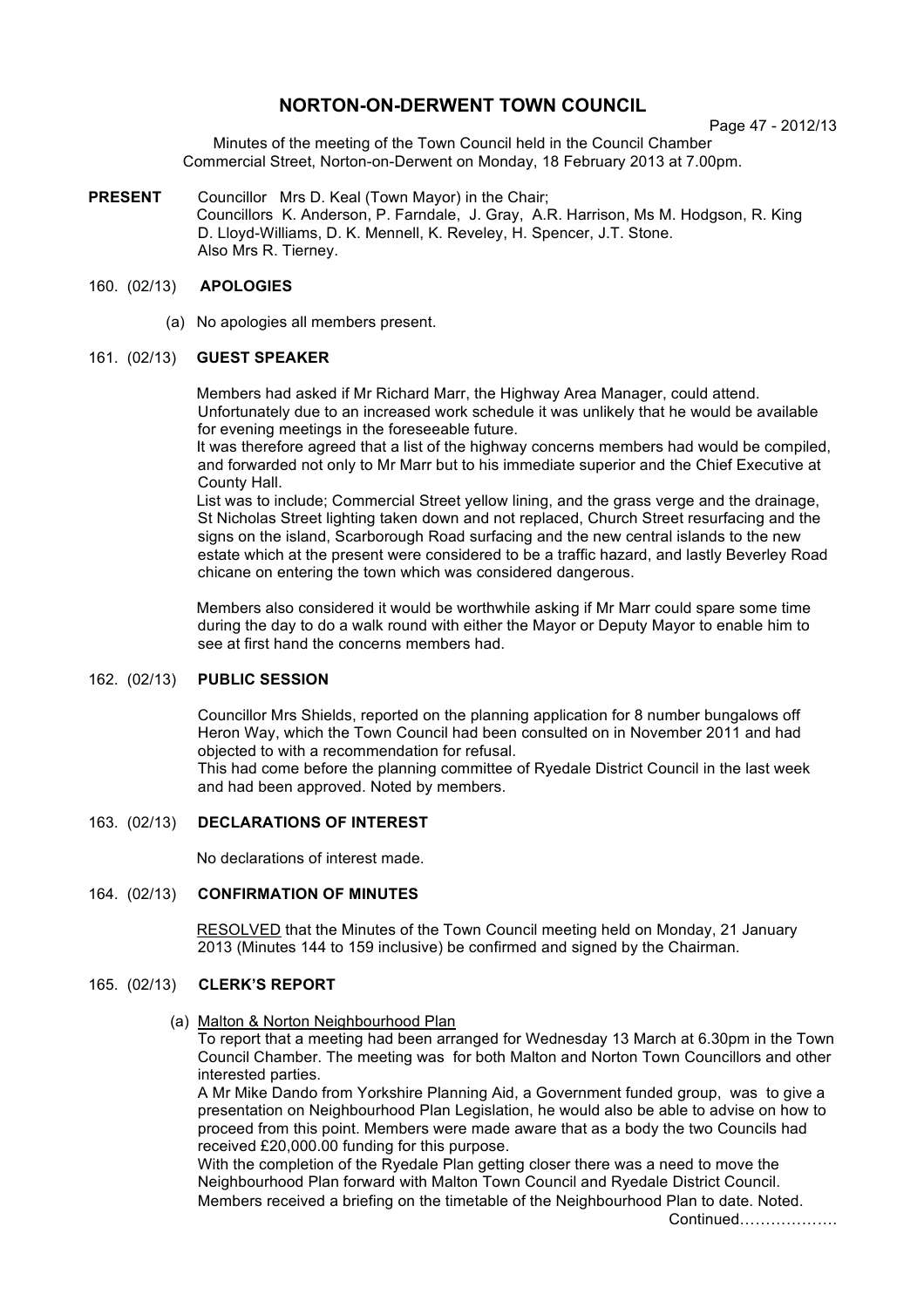#### 165. (02/13) **CLERK'S REPORT** (continued)

#### (b) Community Investment Fund

 To report confirmation of the awarding of the grant for the two town entrance signs one for Scarborough Road and one for Welham Road. The total awarded being £6,326.00

To report that the second bid for funding from the Community Investment Fund had been submitted. This was for the Enhancement of the Riverside Fields, to include for the cutting of the overgrown vegetation, repairs to the footpath paving, with an extension to the handrail at the Bus Station/Railway Street end. Repair and refurbishment of the picnic tables and benches, and to install new life saving equipment.

The estimated costs for all the work was in the region of £10,000,00, the grant applied for was £8,912.00 being the balance of the allocation for Norton. Noted.

It was agreed in the meantime that as the riverside footpath was covered in sand and silt from the river, following the recent floods, to ask the District Council if the footpath sweeper could be used to clean the path when it was due to be in Norton next.

- (c) Dog Waste Bin Norton Grove Industrial Estate To report the destruction of a dog waste bin located on Westfield Way, totally demolished by being knocked down and run over by a vehicle of some description. Ryedale would replace the bin and bill the Town Council. Noted.
- (d) Monthly Crime Statistics Members received the monthly crime statistics for January 2013, from the Ryedale Safer Neighbourhoods Team, for Malton and Norton. Noted.

#### 166. (02/13) **TOWN MAYOR/CHAIRMANS REPORT**

- (a) Norton Senior Citizens New Year Party The Mayor thanked members for all their efforts in once again ensuring that the party was a success and enjoyed by all who attended.
- (b) Malton and Norton Musical Society The Mayor reported on her attendance at the annual pantomime which this year had been Cinderella.
- (c) Food Bank Meeting

The Mayor reported on a meeting held to establish a food bank which, would be run by Hope Central and other churches.

(d) Bowling Club

The Mayor reported on the open meeting which was held on Sunday the 3 February at 3.00pm. This had been extremely well attended and had shown united support for keeping the club open, various options were discussed for the way forward one of which was the launch of a petition. The District Council were due to meet in early March when the future of the club would be decided. Noted.

(e) Malton and Norton LINK

The Mayor reported on her attendance at the all but final LINK meeting, which was being replaced by a Healthwatch Committee.

There was to be a report prepared on the future of Malton Hospital, followed by a consultation process.

A n event for the emotional wellbeing of 15 to 19 year olds was to be held in the Milton Rooms Malton on Thursday 21 February 2013, it was free to attend with many activities planned. Noted.

(f) Flooding Matters

The Mayor reported that both the Salvation Army and Next Steps had both been nominated for a Flood Award, for the provision they made in making sure the emergency services were well looked after during the recent floods.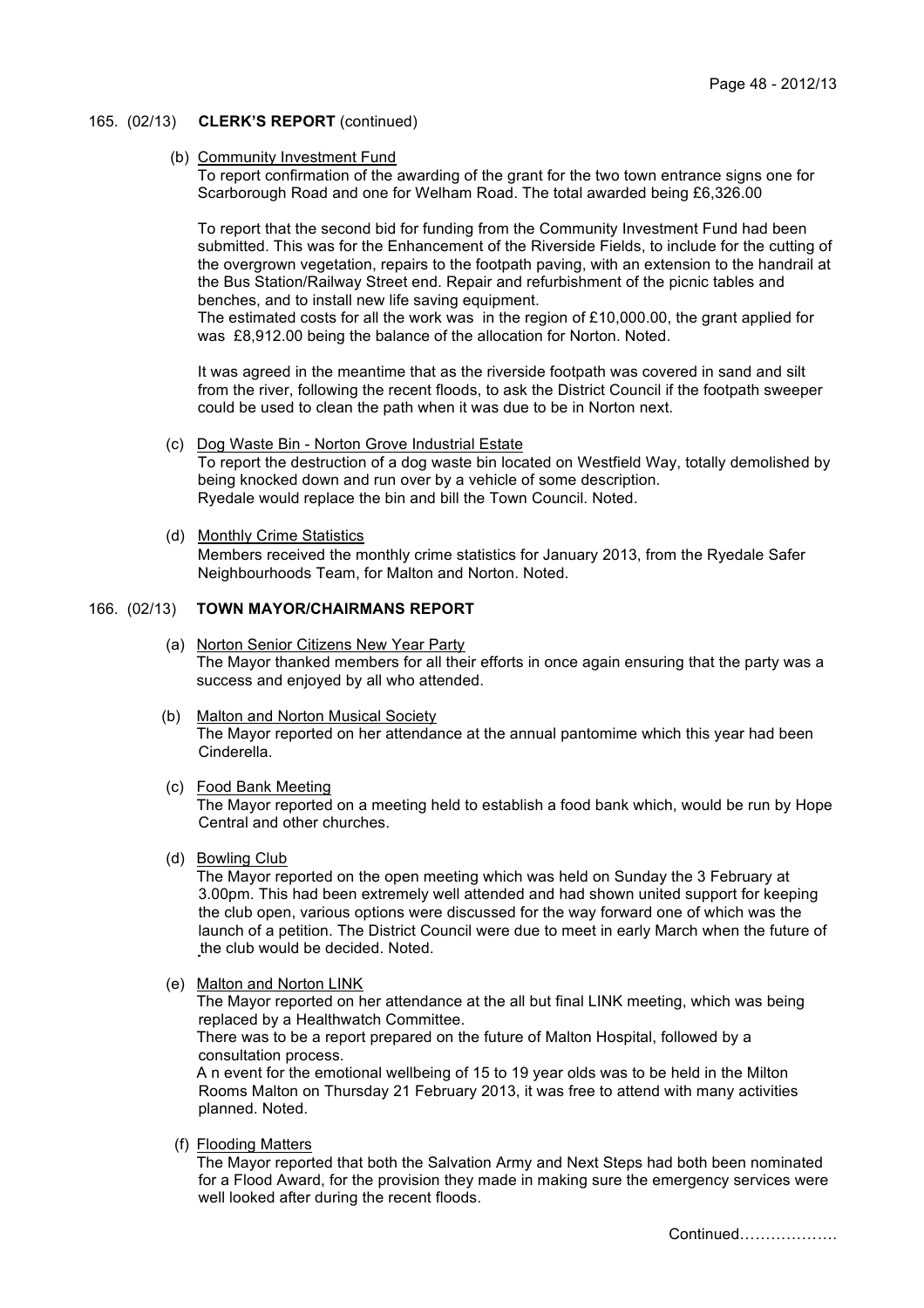### 166. (02/13) **TOWN MAYOR/CHAIRMANS REPORT** (continued)

(f) Flooding Matters(continued)

North Yorkshire County Council were preparing a report based on evidence gathered from both residents and the professionals involved in the emergency response. The Environment Agency were in the process of doing some repair work where problems had been reported; leaks to floodgates, possible breach in defences on Malton side, and blocked flap valves on Norton side. The North Yorkshire County Council Emergency Planning Officer had been in contact to ask about drawing up an emergency plan. This item to be placed on the agenda for the next meeting. Noted.

## 167. (02/13) **FINANCIAL MATTERS**

- (a) Accounts paid and for payment The Clerk reported that accounts nos. 190 to 201 inclusive, amounting to £4733.86, had been paid since the last meeting of the Council. RESOLVED that account nos. 202 to 204 inclusive, amounting to £3649.99 be paid. Cheques were drawn and signed accordingly.
- (b) Financial report The Clerk's financial report for the period 01.01.13 to 31.01.13 was received.
- (c) Budgetary monitoring The Clerk's report for the period ending 31 January 2013 was received.

### 168. (02/13) **PLANNING MATTERS**

 (a) Planning applications referred to the Town Council by Ryedale District Council and North Yorkshire County Council, for comment and/or recommendation were dealt with as follows: -

| 13/00064/HOUSE | Erection of single storey extension to side and rear elevations together with<br>demolition of detached garage.<br>52 Ryedale Close, Norton.<br>For Mr & Mrs T. Bayfield<br><b>RESOLVED</b> Recommend Approval subject to there being no objections received<br>from neighbours.                                                                                                                                     |
|----------------|----------------------------------------------------------------------------------------------------------------------------------------------------------------------------------------------------------------------------------------------------------------------------------------------------------------------------------------------------------------------------------------------------------------------|
| 13/00070/CLEUD | Certificate of Lawfulness in respect of the use of Granary Cottage as a single<br>dwelling house (use class C3) for more than four years before the date of this<br>application and that the use began more than 10years before the date of this<br>application.<br>Granary Cottage, Beverley Road, Norton.<br>For Mr N. Bycroft.<br>RESOLVED That members know of no relevant information to assist in this matter. |
| NY/12/0340/FUL | Installation of asphalt production plant and creation of aggregate storage bins (5no).<br>Land at Whitewall Quarry, Norton.<br>For W. Clifford Watts Ltd.<br><b>RESOLVED</b> Recommend Approval.                                                                                                                                                                                                                     |
| 13/00138/HOUSE | Erection of two storey infill extension to north and west elevations.<br>113 Langton Road, Norton.<br>For Mrs Rosemary Fairburn.<br>RESOLVED Recommend Approval.                                                                                                                                                                                                                                                     |
| 13/00112/HOUSE | Replacement of garage door with window to allow conversion of garage to additional<br>domestic accommodation.<br>34 Langley Drive, Norton.<br>For Mr Gavin Cooper.<br>RESOLVED Recommend Approval.                                                                                                                                                                                                                   |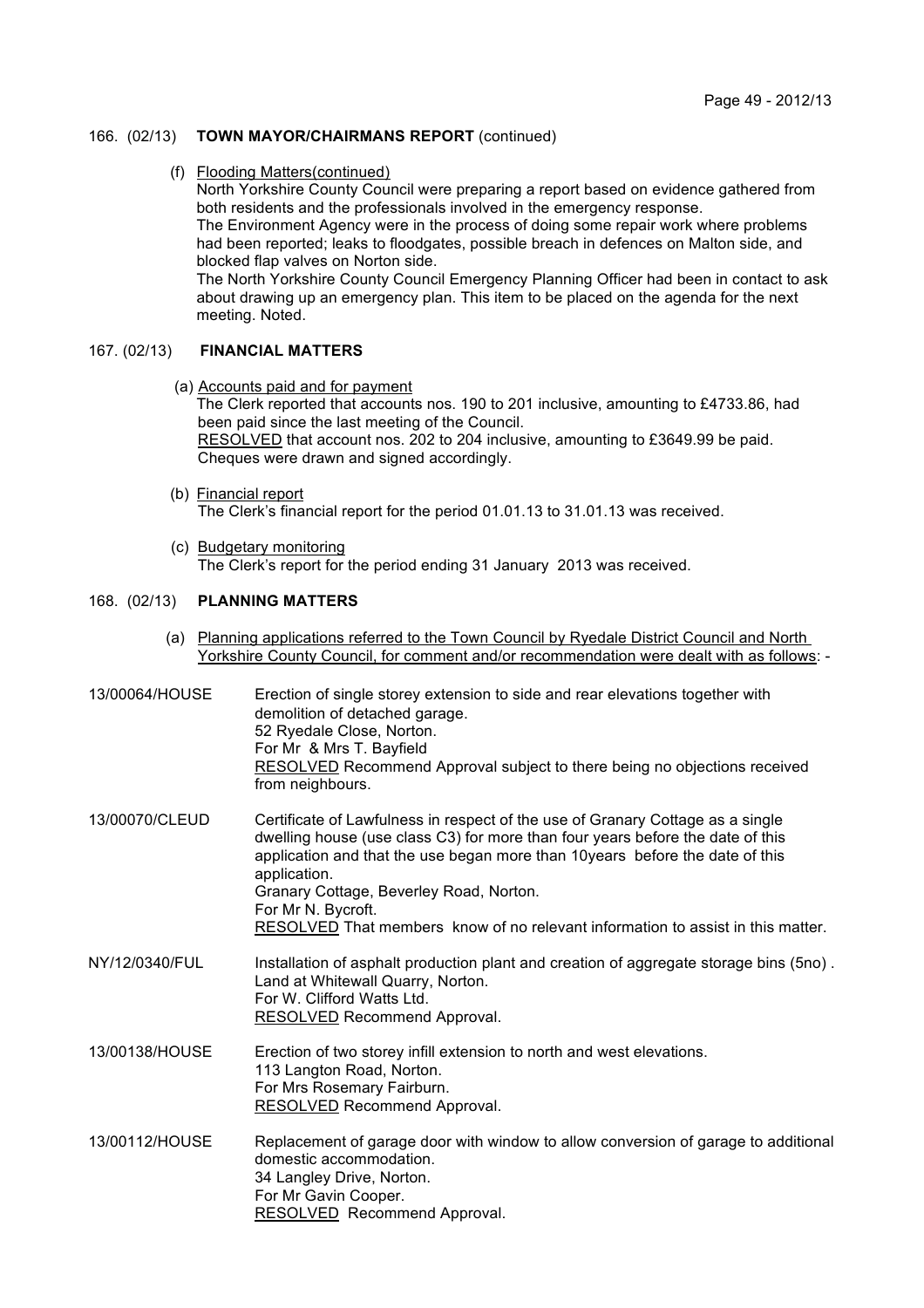### 168. (02/13) **PLANNING MATTERS** (continued)

- (b) Planning decisions notified by Ryedale District Council:
- Approved 12/01074/FUL Sub-division of existing three bedroom dwelling to form 2no. Three bedroom dwellings. Westfield Nursery, 70 Scarborough Road, Norton.
- 12/01162/HOUSE Erection of rear single storey extension. 84 Langley Drive, Norton.

#### 169. (02/13) **CEMETERY MATTERS**

(a) Chapel of Rest

Members considered the updating of facilities at the cemetery as the storage of machinery, tools and other materials was not up to an acceptable standard. It was agreed that better use of the 'Chapel of Rest' would be to make that the primary storage space which would then enable the present storage facility to be dismantled as and when time allowed.

Members also agreed that while updating facilities the waste storage bins should be encased in wooden frames, to make them more in keeping with their surroundings.

(b) Dog Fouling

The Clerk reported that she had contacted both Mr Dunn the Ryedale Dog Warden, and Mr Steve Richmond from the Environmental Health Department of the District Council, who had both indicated that it was unlikely a complete ban on dogs in the cemetery would be possible. It was therefore agreed to make more use of sign-age asking that dogs be kept on a lead, and for owners to clean up after their dogs.

It was agreed that for Councillors wishing to inspect the facilities at the cemetery a time would be arranged that was suitable for both the Councillors and the Cemetery Manager.

### 170. (02/13) **ALLOTMENTS - REVIEW OF CHARGES**

Members reviewed the allotment fees which at the present stood at £20.00 per annum for a full allotment and £10.00 per annum for a half allotment. RESOLVED that as from 1st October 2014 the fees would be £25.00 per annum for a full allotment and £12.50 for a half allotment.

Voting was: 10 for the increase in fees 2 against the increase in fees (Councillors Ms Hodgson, and Spencer)

#### 171. (02/13) **SKATE PARK**

Members received a report from the Fitzwilliam Malton Estate detailing the Heads of Terms for the lease of the land on which the Skatepark is sited.

Once the terms were agreed a draft lease would be drawn up for scrutiny and forwarded to the solicitors acting for the Town Council.

With the minor adjustment of the Town Council's correct address, and that it's Use should be Skatepark not Skateboard Park, and Events with Landlords permission, it was; RESOLVED that the Heads of Terms for the lease be approved.

### 172. (02/13) **BOWLING CLUB**

Members had received an update on the present situation with regard to the Bowling Club during the Mayors report.

With the Town Councils own position it was:

RESOLVED that the Clerk draft a letter of support for the Bowling Club to be forwarded to Ryedale District Council.